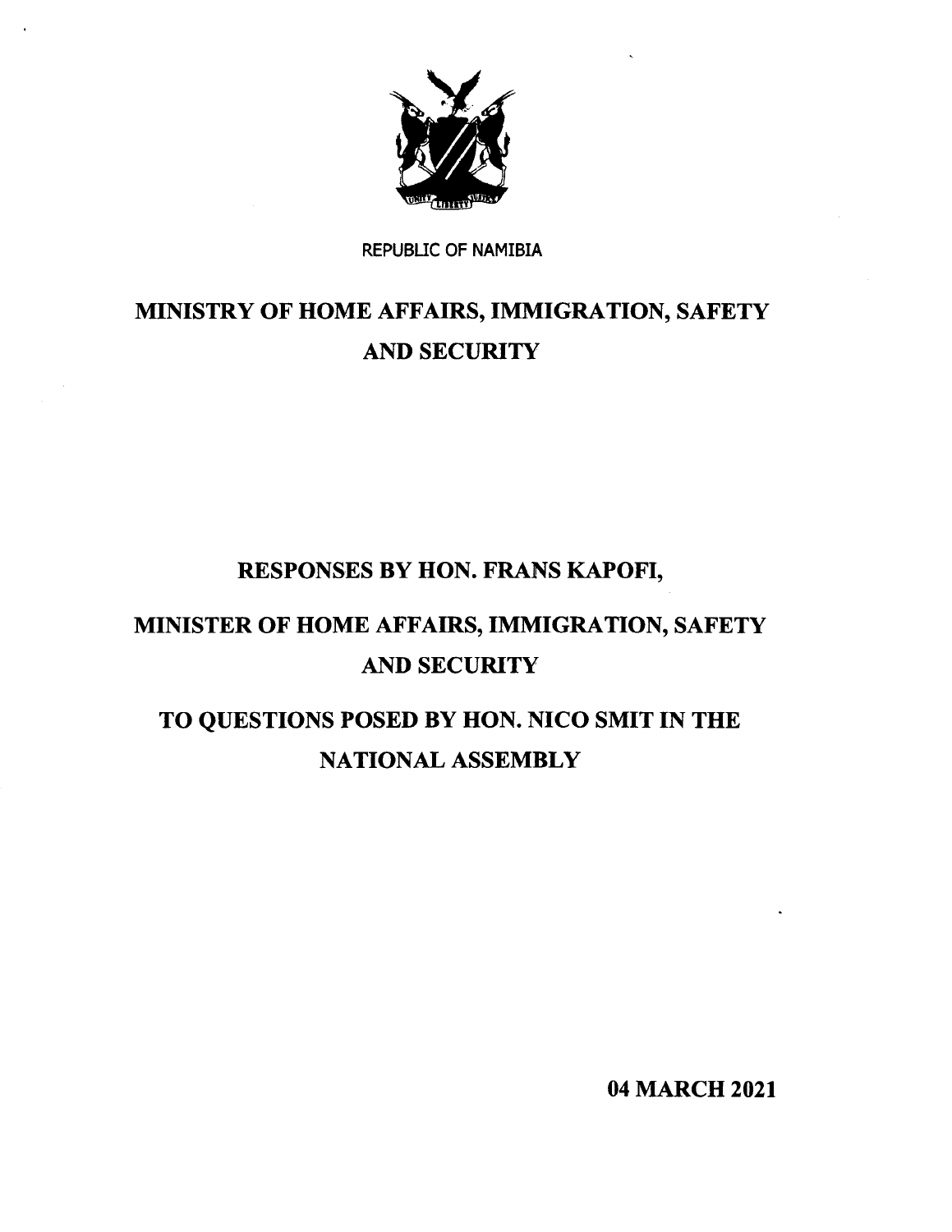## **Honourable Speaker,**

# **Honourable Members,**

On 24 March 2021 Hon. Nico Smit gave his notice to ask me questions concerning a former finance manager at the Defence Company August 26 and what he termed "the deliberate attempt" by members of the Namibian Police to protect such former finance manager and his wife "from being arrested and facing the full might and length of the law".

I want to start by thanking Hon. Smit for the questions. I have carefully studied them and it is now my pleasure to provide answers thereto.

I wish to start by providing factual background:

- 1. During July 2018 a criminal case was registered under case number Windhoek CR 500/07/2018. The case relates to fraud, theft, tax evasion and money laundering pertaining to the affairs of "August 26". This case is still under investigations and when the time is opportune, and if evidence so dictates, then a shift to a higher gear of law will happen. This is an important case and the Police are carefully gathering and considering evidence.
- 2. As the investigations under the criminal case progressed, the Namibian Police together with the Office of the Prosecutor General also commenced with the process of tracing of proceeds of crime under the Prevention of Organised Crime Act of 2004.
- 3. With regard to the allegation that Mr. Moshana allegedly looted money from August 26 textile and Garment Factory pty Ltd ("August 26'') with his wife Ester Ndinelago Shimwandi and then squandered that money on vehicles and houses, it must be noted that the systematic process of law took its due course. A civil case was lodged in the High Court which specifically dealt with the aspect of the properties. The case number is HC-MD-CIV-MOT-POCA-2019/00454.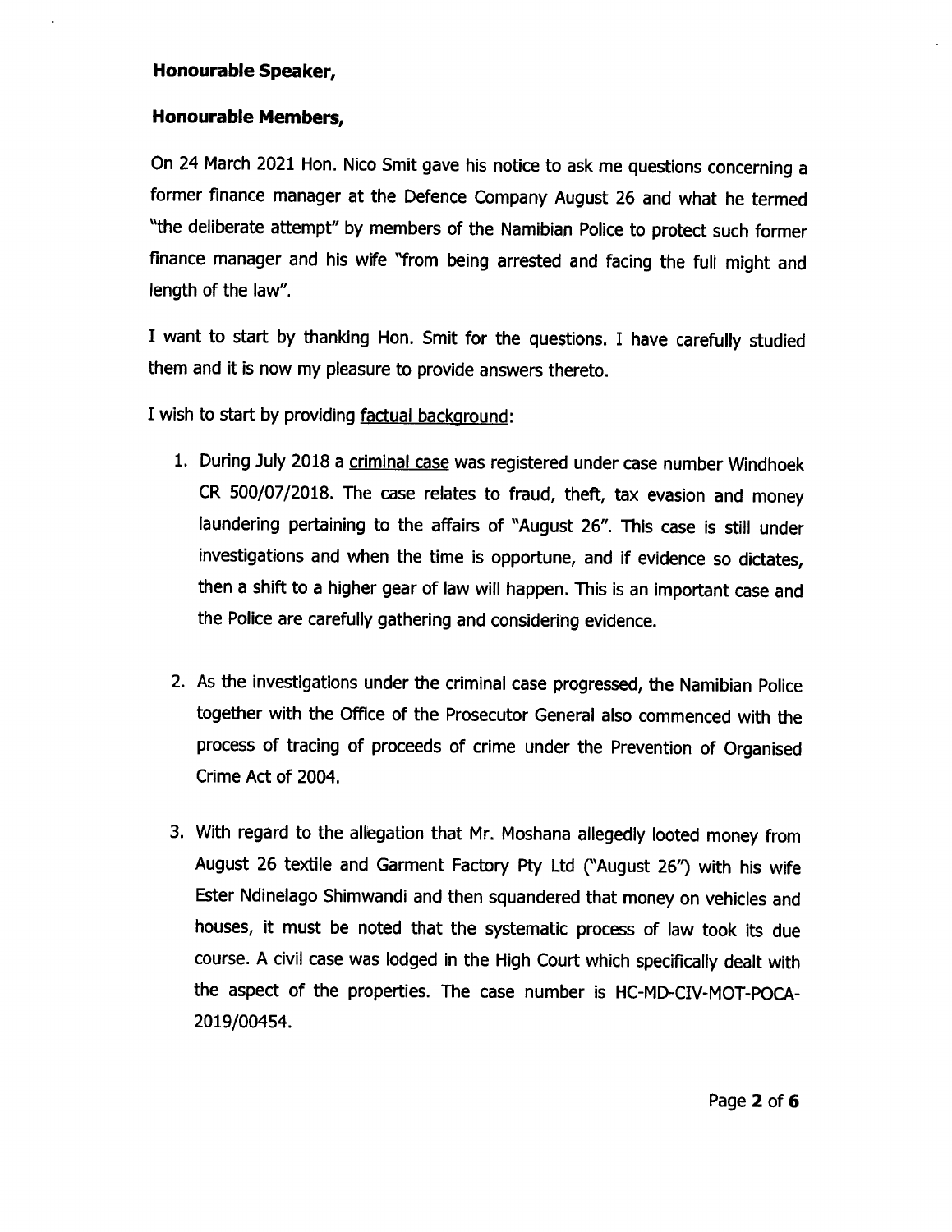- a. **A preservation order** in terms of Section 51 of the Prevention of Organised Crime Act 29 of 2004 ("POCA") was issued on 6 December 2019 by the High Court. In terms of this order, the following were preserved:
	- one house located in Windhoek,
	- one house located in Walvis Bay and
	- 6 vehicles were preserved;
- b. After the preservation order was issued, interested parties opposed the preservation order and laid claim to some of the properties. These interested parties are Standard Bank of Namibia and "August 26". This resulted in the interested parties proving their legitimate claims to some of the properties listed in the preservation order. I will not get into the details of this because all these are contained in a court file that can be accessed by those interested to know the details.
- c. **A forfeiture order** in terms of Section 61 of "POCA" was granted by court on 09 December 2020. In terms of this order, the following were eventually forfeited:
	- One house in Walvis Bay, and
	- 5 vehicles.
- d. As you may note, the forfeiture order and the preservation order differ with one house and one car. This is for the reason I explained above. One of the properties was bought through the bank and mortgaged by the bank. Since it was still not paid off, it was not and could not be part of the forfeiture order.

Hon. Smit, in his questions, accused the Namibian Police of allowing Mr. Moshana to sell *off* residential properties that were bought with ill-gotten money. I do not know what Hon. Smit intends to convey to the nation with such a misleading and damaging accusation. I wish to categorically clarify that the Police have no power to allow or not allow a person to dispose of a property. The properties that were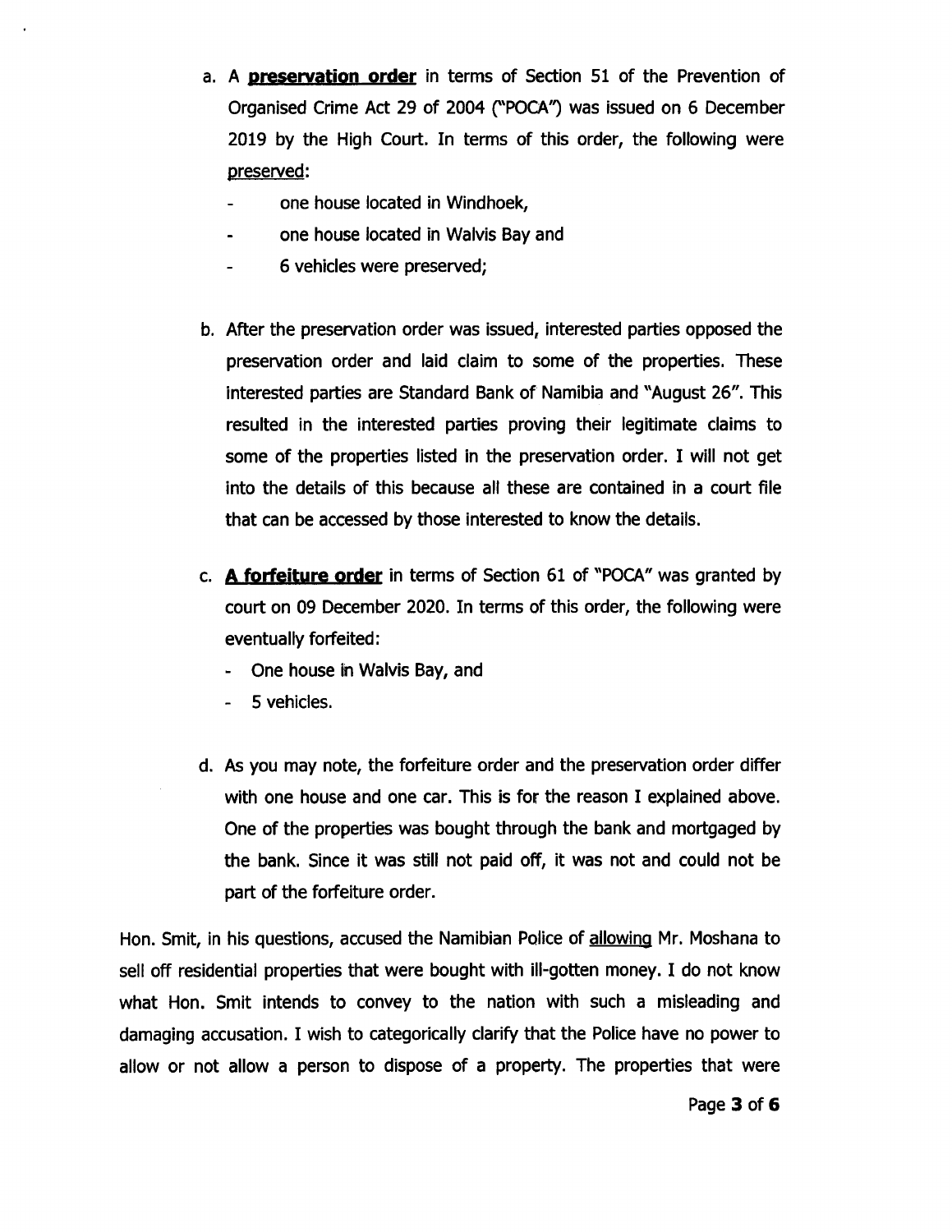preserved and forfeited were listed in court orders - anything that was not covered in those court orders was not part of the property to be preserved or forfeited.

The police are aware of four (4) other houses (three (3) in Walvisbay and one (1) in Omuthiya) which were allegedly sold prior to the investigation into the properties. Since these had already been sold, they could not be and were not part of the preservation order.

### **Honourable Speaker**

### **Honourable Members**

What I have just explained pertains mostly to the civil case. I will now give some details of the criminal case.

Firstly, I want to assure this Honourable House that the criminal investigations in respect of the criminal case are continuing. As you may be aware, the burden of proof in a criminal case is **"beyond reasonable doubt"** while in a civil case it is "on **a balance of probabilities".** We must at all times be cognisant of the distinction between the two types of cases. It seems Hon. Smit is under the mistaken impression that as soon as the forfeiture order was granted (under the civil forfeiture) persons implicated should have been arrested. That would be an absurd, guaranteed-to-fail, mechanical way of operating. The Namibian Police Force does not operate like that.

The fraud, theft, tax evasion and money laundering investigations which resulted in the seizure and forfeiture described above were investigated by among others police officers who deal with commercial crime investigation, anti-money laundering & combating of financing of terrorism. It cannot, by any stretch, be insinuated that the Police have not been working diligently on the case. Had it not been for the criminal case, the forfeiture would not have happened.

I want to inform this Honourable House that although the investigations were in respect of about N\$14 million which was allegedly defrauded from August 26, it is becoming clear through the on-going document-intensive investigations for the period 2011 to 2019 that the amount is higher.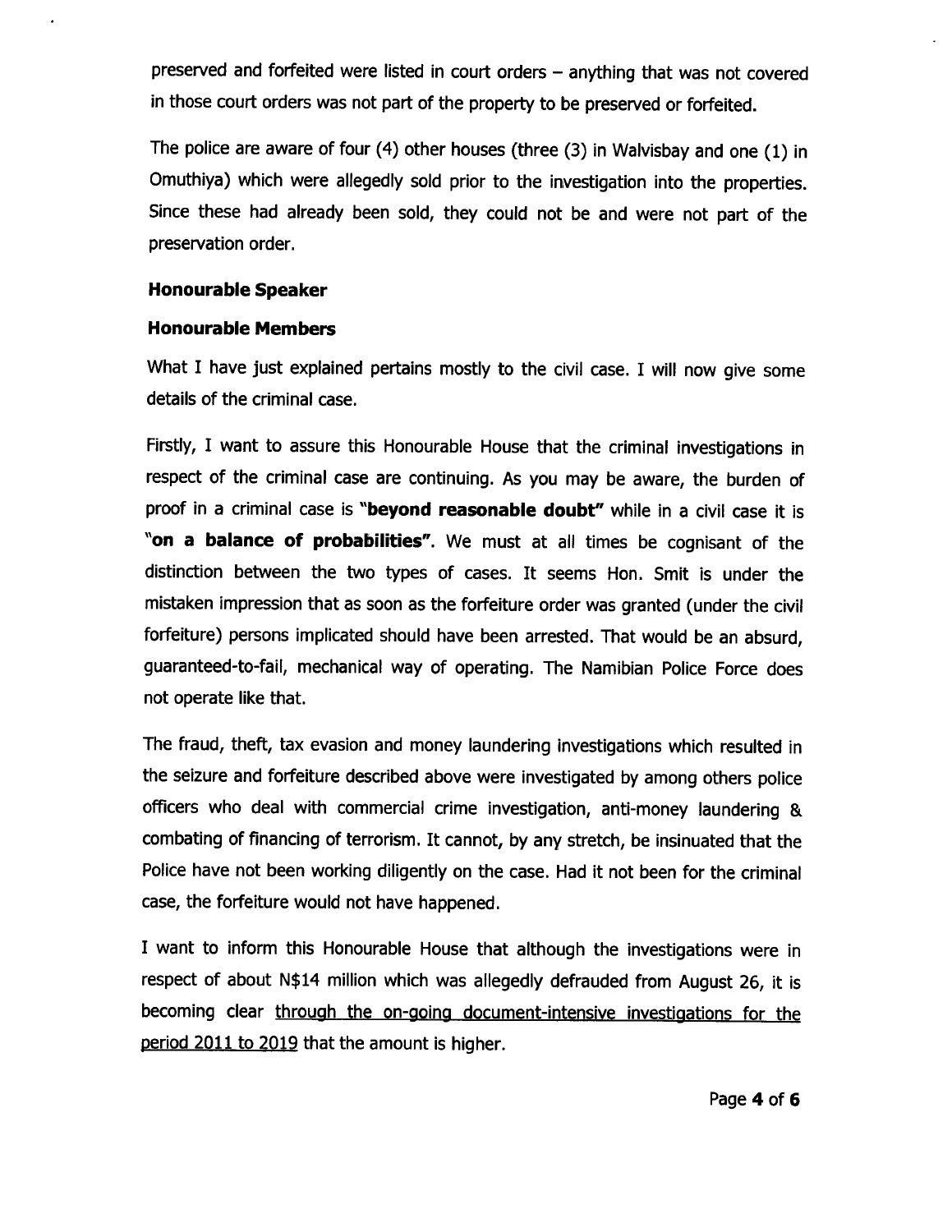This is why the investigations have not been concluded. When the case goes to court the State must prove its case beyond reasonable doubt; this will be done using the evidence gathered by the Police. I do not want to believe that it is the intention of this Honourable House, or of Hon. Smit rather, for the Police to have inchoate evidence when the case goes to court which will result in the State not being able to prove the case **"beyond reasonable doubt".**

Due to the complexity of the investigations, a forensic report on the finances of "August 26" is an absolute necessity. A private accounting firm was approached to carry out the forensic investigation, this has not been finalised. I pause to remind myself that Hon. Smit is not a person far removed from the "profession of numbers", so I will (in his favour) assume that he has a fair understating of the possible complexity the investigators are facing. The investigation also extends to foreign jurisdictions and the collection of evidence from foreign jurisdictions is still ongoing.

#### **Honourable Speaker**

#### **Honourable Members**

I believe that the above explanation is plausible and that it adequately takes care of question 1 of the questions posed by Hon. Smit.

Before I answer Questions 2 and 3, I want to deal with this unreasonable expectation that when members of the public address a letter to the Inspector-General on a matter then an arrest must be made. I am curious to know what evidence a member of the public considers in order to instruct the Police to arrest. The Police cannot be instructed to arrest anyone! It will not be the members of the public proving that case in court.

#### **Honourable Speaker**

#### **Honourable Member**

Let me finalise by shortly answering questions 2 and 3.

On question 2: I deny that The Namibian Police Force is complicit in protecting members of the Namibian Defence Force or that they act on